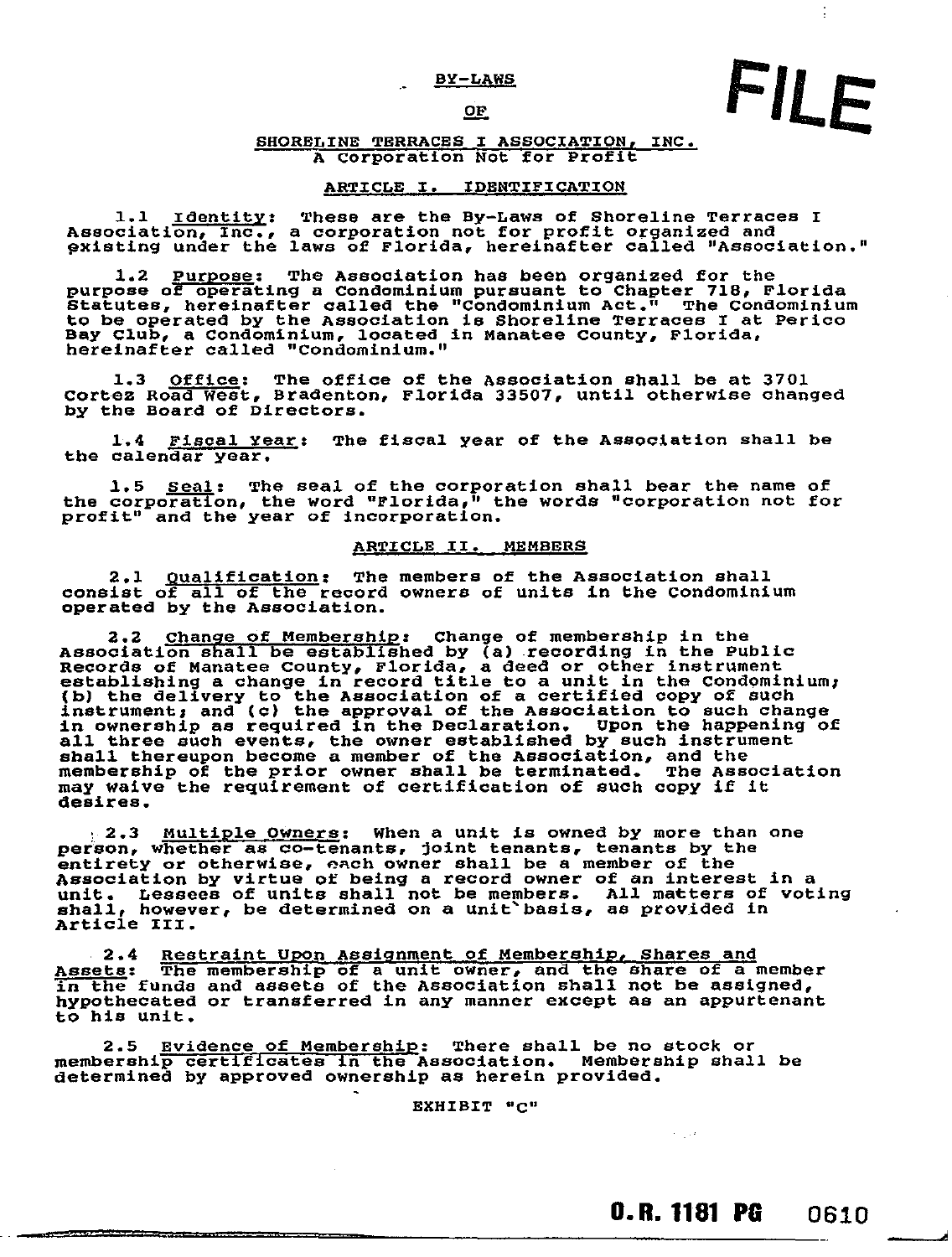3.1 Voting Rights: The member or members who are the record owners of each Condominium unit shall be collectively entitled to one (1) vote for each such unit in the Condominium, as provided in the Declaration and the Articles of incorporation. If members own more than one unit, they shall be entitled to one vote for each unit owned. A unit vote may not be divided.

3.2 Voting Procedure: The single or multiple owners of each unit shall have one vote for each unit. All determination of requisite majorities and quorums for all purposes under the beclaration, the Articles of Incorporation and these By-Laws shall be made by reference to the number of units in the Condominum entitled to vote. Decisions of the Association shall be made by the owners of a majority of units represented at a meeting at which a quorum is present, unless a greater percentage is required by the Declaration, the Articles of Incorporaion, these By-Laws or the Condominium Act.

3.3 Quorum: A quorum shall exist when the owners of one-third or more of the units are present, either in person, by designated voting representative or by proxy.

3.4 Designation of Voting Representative: The right to cast the vote attributable to each unit shall be determined, established and limited pursuant to the provisions of this section:

- (a) Single Owner: If the unit is owned by one natural person, that person shall be entitled to cast the vote for his unit.
- (b) Multiple owners: If a unit is owned by more than one person, either as co-tenants or joint tenants, the person entitled to cast the vote for the unit shall be designated by a certificate signed by all of the record owners and filed with the Secretary of the Association.
- (c) Life Estate with Remainder Interest: If a unit is owned by a life tenant, with others owning the remainder interest, the life tenant shall be entitled to cast the vote for the unit. If the life estate is owned by more than one person, the authority to vote shall be determined as herein otherwise provided for voting by persons owning a unit in fee in the same manner as the life tenants own the life estate.
- (d) Corporations: If a unit is owned by a corporation, the officers or employees thereof entitled to cast the vote for the unit shall be designated by a certificate executed by an executive officer of the corporation and attested by the Secretary or an Assistant Secretary, and filed with the Secretary of the Association.
- (e) Partnership: If a unit is owned by a general or limited partnership, the general partner entitled to cast the vote for the unit shall be designated by a certificate executed by all general partners and filed with the Secretary of the Association.
- (f) Trustees: If a unit is owned by a trustee or trustees, such trustee or trustees shall be entitled to cast the vote for the unit. Multiple trustees may designate a single trustee, or a beneficiary entitled to possession, and a single trustee may likewise designate such beneficiary as the person entitled to cast the vote for the unit by a certificate executed by all trustees and filed with the secretary of the Association.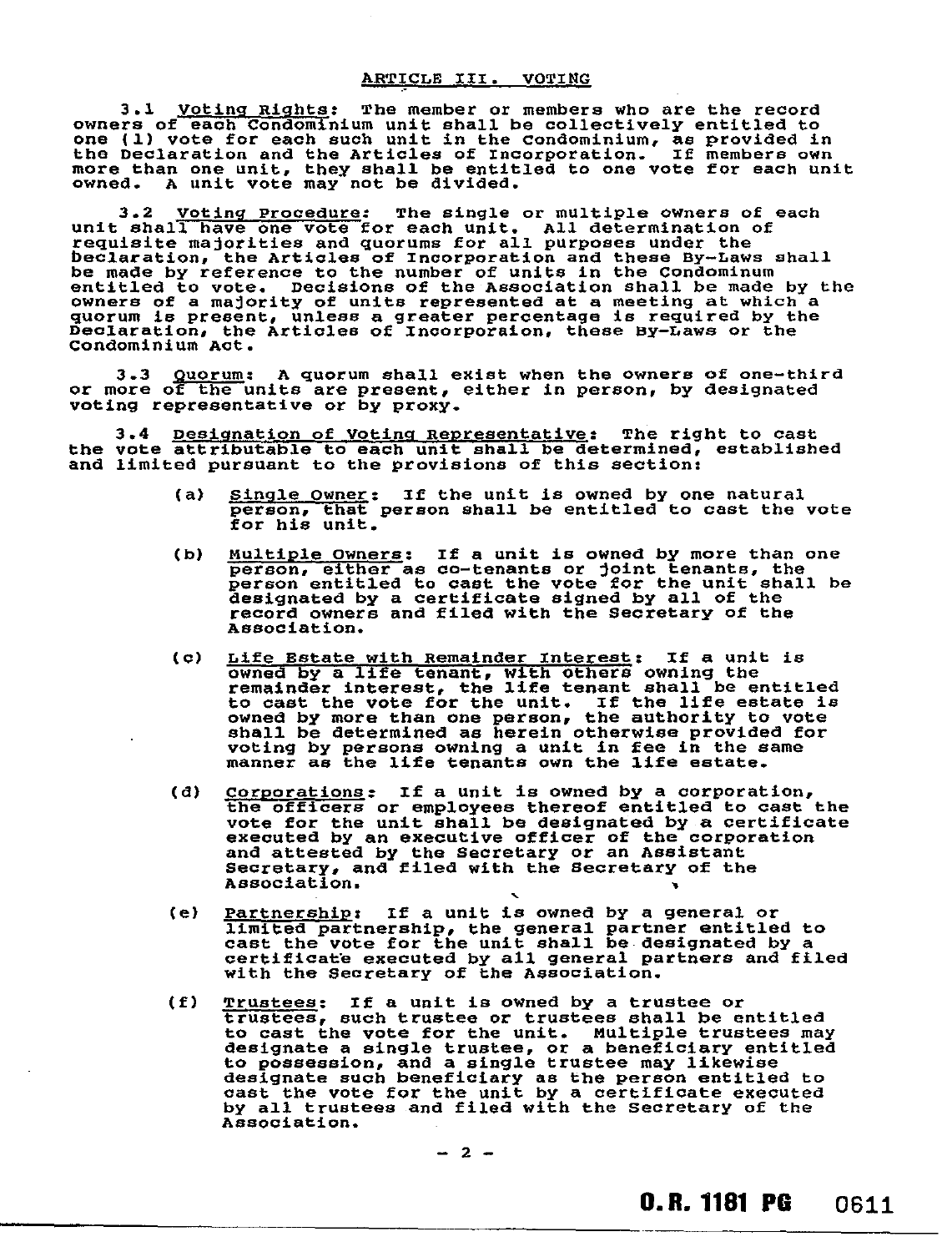- (g) Estates and Guardianships: If a unit is subject to administration by a duly authorized and acting Personal Representative or Guardian of the property, then such Personal Representative or Guardian shall be entitled to cast the vote for such unit upon filing with the Secretary of the Association a current certified copy of his Letters of Administration or Guardianship.
- (h) Tenants by the Entirety: If a unit is owned by a husband and wife as tenants by the entirety, they may designate a voting member in the same manner as other multiple owners. If no certificate designating a voting member is on file with the Association, and only one of the husband and wife is present at a meeting, he or she may cast the vote for their unit without the concurrence of the other owner. If both spouses are present, they may jointly cast the vote for their unit, but if they are unable to agree on the manner of casting such vote, they shall lose their right to vote on such matter, although the unit may still be counted for purposes of a quorum.
- (i) Leases: If a unit is leased, the owner—lessor shall be entitled to cast the vote for the unit, except that the owner may designate a lessee as the person entitled to cast the vote for the unit by a certificate executed by all owners and filed with the Secretary of the Association.
- (j) Certificate: Whenever a certificate designating a voting representative is permitted or required, such certificate shall, once filed, be valid until revoked unit shall not be counted in determining a quorum, Unless all owners required to execute such certificate are present, in person or by proxy, and such unit owners shall lose their vote on any particular matter unless they concur on the manner in which the vote of the unit is to be cast on that matter.
- (k) Limitation: If there has been a change in ownership of a unit, until such change has been approved by the Association as required by the Declaration, the vote attributable to such unit shall not be counted for any purpose.

3.5 Approval or Disapproval of Matters: Whenever the decision of a unit owner is required upon any matter, whether or not the subject of an Assocation meeting, such decision shall be expressed by the same person who would cast the vote of such owner if at an Association meeting, unless the joinder of record owners is specifically required by the Declaration or these By—Laws.

3.6 <u>Proxies</u>: Votes may be cast in person or by proxy. A proxy shall be in writing and signed by the designated voting representative, or the owner, if no voting representative has been designated. A proxy shall be valid only for the particular meeting designated in the proxy, and must be filed with the Secretary of the Association before the appointed time of the meeting or any adjournments thereof. A properly executed and delivered proxy may be revoked by a writing delivered to the Secretary prior to the appointed time of the meeting or any adjournments thereof, or by the attendance in person of the persons executing said proxy at any meeting or adjournment thereof. No one person may be designated to hold more than ten proxies. In no event shall a proxy be valid for a period longer than 90 days after the date of the first meeting for which it was given.

# 0. R. 1181 PG 0612

 $-1.3793(0.98.1)$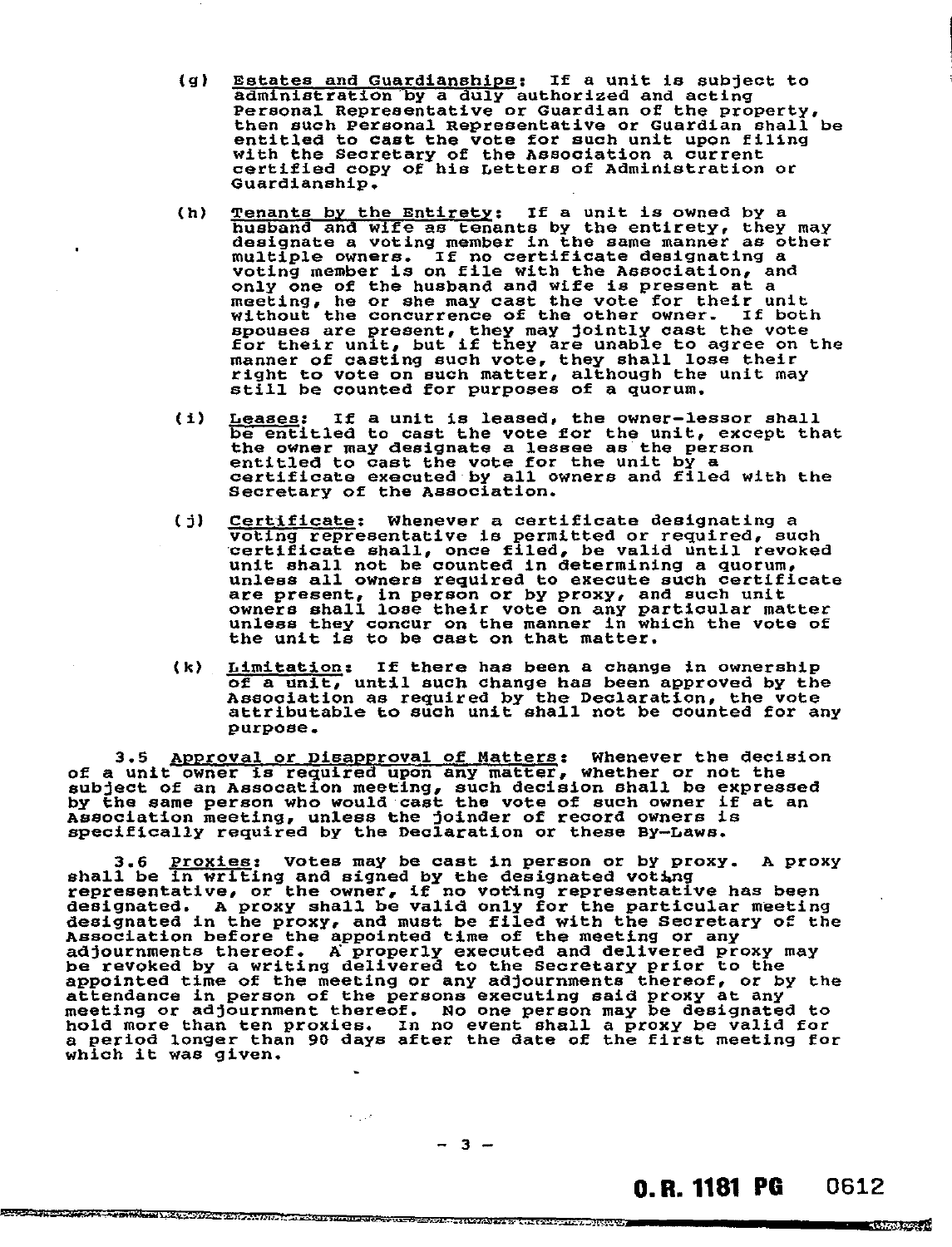3.7 Method of Voting: Subject to the provisions of the Declaration, voting may be by roll call voice vote or by written ballot; provided that whenever written approval is required by the Declaration, or wherever any amendment to any Condominium document is proposed, or when any improvement, special assessment, election or regulation is put to a vote, the voting shall be by written ballot. Any vote to amend the Declaration relating to a change in percentage of ownership in the common elements or sharing of the common expense shall be by secret ballot. Routine matters such as approval of minutes, adjournment, acceptance of reports, parliamentary questions and social business may be determined by "yeas" and "nays;" provided, that any five voting members, or the Chairman, may require a roll call vote.

#### ARTICLE IV. MEETINGS OF MEMBERS

4.1 Annual Meeting: The annual meeting of the members shall be held during the month of March of each year on a day and at a time determined by the Board of Directors: provided that notice pursuant to Section 4.3 is given at least 30 days prior to the date set for the annual meeting. The annual meeting shall be for the purpose of electing Directors, and transacting any other business authorized to be transacted by the members.

4.2 Special Meetings: Special meetings of the members shall be held whenever called by the President, or Vice President, or by a majority of the Board of Directors, and must be called by such officers upon receipt of a written request from voting members entitled to cast votes for not fewer than 158 of the total number of units in the condominium, unless a smaller percentage is provided for consideration of particular issues by the Condominium Act.

4.3 Notice of Meetings: Notice of all meetings of the members, stating the time, place and objects for which the meeting is called, shall be given by the President or Vice President or Secretary, unless waived in writing. The notice for any meeting at which assessments against unit owners are to be considered shall contain a statement of the nature of such assessments and that such assessments will be considered. Such notice shall be given in writing to each member at his address, as it appears on the books of the Association, and shall be mailed or delivered not fewer than fifteen (15) days, nor more than sixty (60) days, prior to the date of the meeting, and by the posting in a conspicuous place on the Condominium property of a notice of the meeting at least fifteen (15) days, but not more than sixty (60) days, in advance of the date of the meeting. The notice to each member shall be furnished by personal delivery, or by mailing the same by either regular or certified mail to the member at his address as it appears on the books of the Association. A duplicate notice shall be furnished to the designated voting representative if such voting representative is not also an owner. Proof of such mailing shall be given by Affidavit of the person giving the notice in accordance with the Condominium Act. Notice of meetings may be waived in writing before, during or after meetings. Provided, however, that notice of the annual meeting shall be given by mail, and notice thereof may be waived only in writing and prior to the date for the giving of such notice, in accordance with the Condominium Act.

4.4 Place: Meetings of the Association members shall be held on the Condominium Property or at such other place in Manatee County, Florida, as the Board of Directors may designate in the Notice of Meeting.

4.5 Adjournments: If any meeting of members cannot be organized because a quorum has not attended, the members who are present, either in person or by proxy, may adjourn the meeting from time to time until a quorum is present.

<del>maaton meerit istiininit Tilliso kilin kun kuun eesine astustatti noo alamiitti ee aatta meerit ee ka</del>

# 0.R. 1181 PG 0613

Killa P

රාම සංශ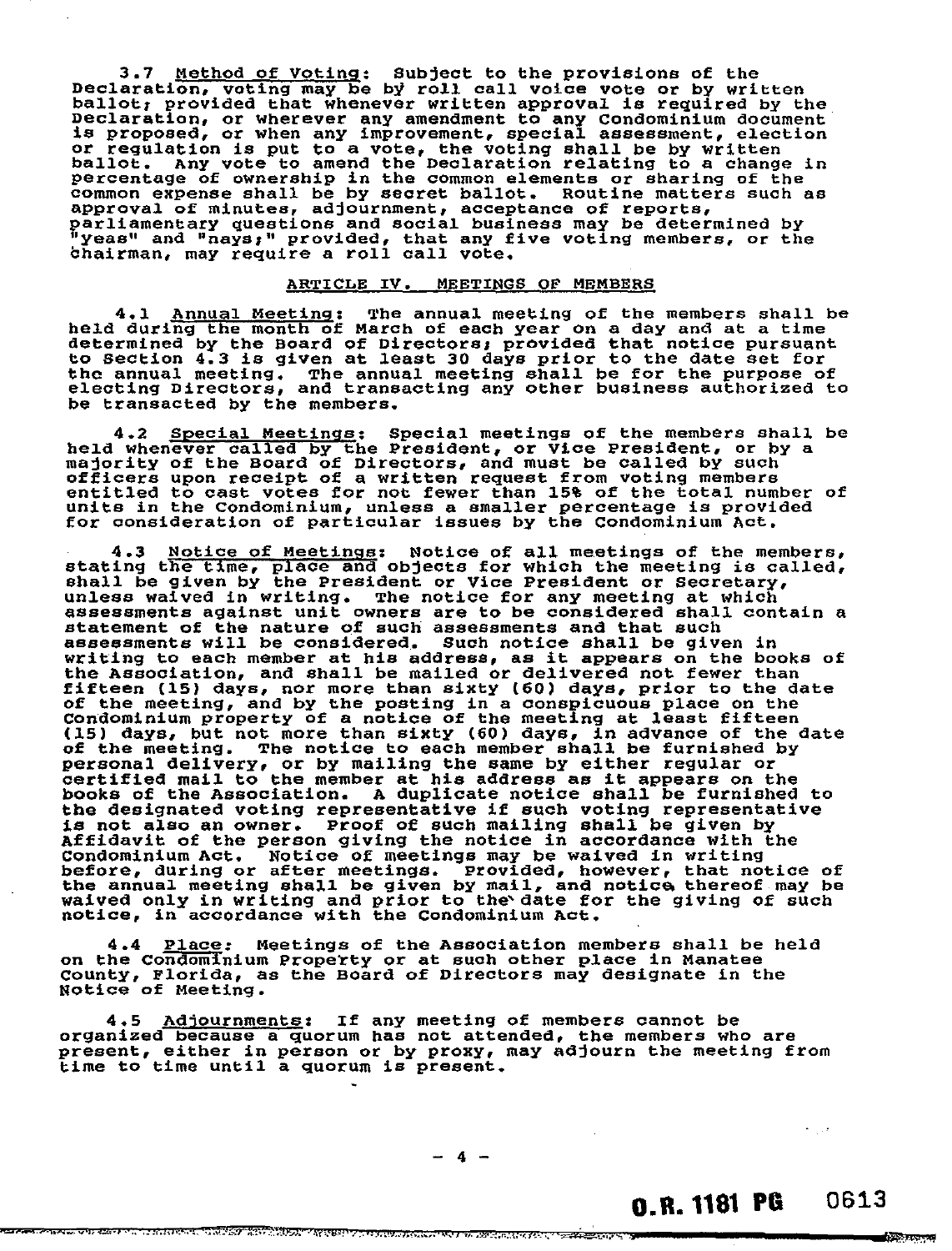4.6 Order of Business: The order of business at annual meetings, and as far as practical at all special meetings, shall be:

(a)  $\overline{b}$ (c) (d) (e) (f) (9) (h) (i)  $($  $t)$ Election of Chairman of the meeting (if necessary). Calling of the roll and certifying of the proxies. Proof of notice of the meeting or waiver of notice. Reading and disposal of any unapproved minutes. Reports of officers. Reports of committees. Election of Directors. Unfinished business. New business. Announcements.

(k) Adjournment.

 $\epsilon_{\rm{max}}$ 

**The Committee of the Committee of the Committee of the Committee of the Committee of the Committee of the Committee** 

4.7 Action Without Meeting: Whenever the affirmative vote or approval of the members is required or permitted by the Declaration, Condominium Act or these By-Laws, such action may be taken without a meeting if members entitled to cast not fewer than 75% of the votes if such meeting were held, shall agree in writing that such action be taken and waive the necessity of such meeting. Provided, however, that if a greater percentage approval is required, then not less than such percentage must so agree in writing. Provided further that the Declaration, Articles of Incorporation and these By-Laws may not be amended without a meeting. Notice of the action so taken shall be given in writing to all members who did not approve such action in writing within ten (10) days of such approval. No action may be taken pursuant to this Section 4.7 for which a meeting of members is required by the Condominium Act.

4.8 <u>Proviso</u>: Provided, however, that until the Developer has terminated its control of the Association and its affairs in accordance with the Declaration and the Condominium Act, the proceedings of all meetings of the members of the Association shall have no effect unless approved by the Board of Directors, except for the rights of the unit owners other than Developer to elect Directors and such other matters for which the Condominium Act requires the approval, consent, vote or other action by unit owners other than the Developer.

4.9 Meetings Relating to Perico Bay Club Association: All matters in which members of this Association shall be required or requested to cast individual votes as members of Perico Bay Club Association, inc., pursuant to the Articles and By-Laws of said Association, and the Master Declaration of Covenants, Conditions and Restrictions for Perico Bay Club, shall be subject generally to the provisions of Article III and this Article IV with respect to the method of calling such meetings and the manner of voting at such meetings. Whenever the Board of this Association, which holds irrevocable proxies for those members of the Perico Bay Club Association, Inc., which are also members of this Association, determines that the vote of such members is required or requested, such matter or matters may be considered at at any regular or special meeting, or the action may be taken without a meeting upon written ballots delivered to the Board. As provided in the Covenants, Articles and By-Laws of Peribo Bay Club Association, Inc., all votes so taken shall be reported in the numbers in which they are cast to the Perico Bay Club Association, Inc. The provisions of this Section 4.9 shall be strictly limited to the function of this Association as a vehicle for voting by the members of this Association, not as members of this Association per se, but as members of the Perico Bay Club Association, Inc.

#### ARTICLE V. DIRECTORS

5.1 Number: The affairs of the Association shall be managed by a Board of not less than three (3) nor mote than seven (7)

 $-5 -$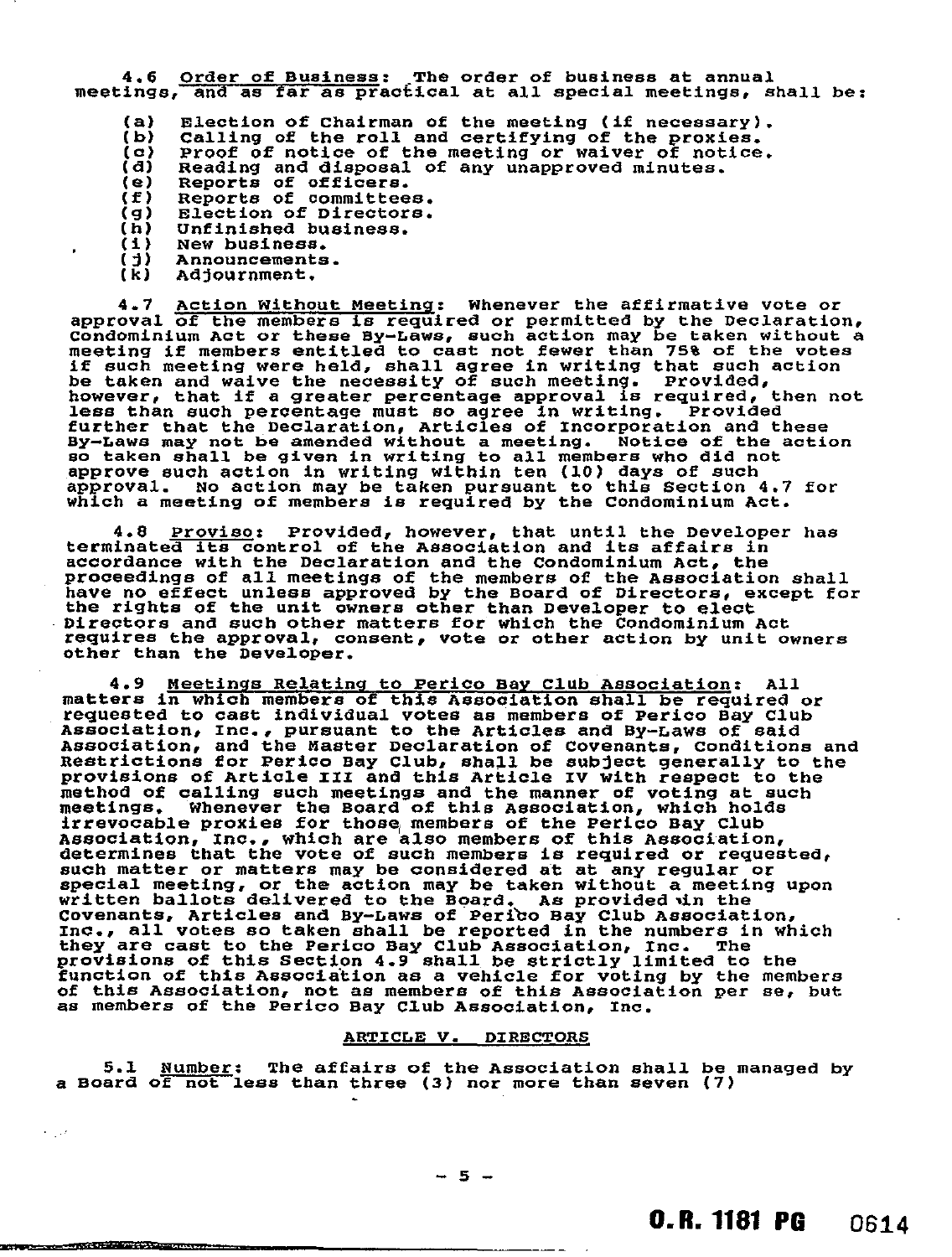Directors, the exact number to be determined by the members from<br>time to time prior to the annual election of Directors. The Board time to time prior to the annual election of Directors. The Board of Directors shall at all times be comprised of an odd number of members. Until otherwise determined by the members, there shall be three (3) Directors.

5.2 Election of Directors: The election of Directors shall be conducted in the following manner:

- (a) Election of Directors shall be held at the annual meeting of the members. A nominating committee of not less than three (3) nor more than five (5) members may be appointed by the Board of Directors not less than thirty (30) days prior to the annual meeting of the members. The nominating committee shall nominate at least one (1) person for each Directorship. Other nominations may be made from the floor, and nominations for additional directorships, if any, created at the meeting shall be made from the floor.
- (b) The election shall be by ballots, unless dispensed with by unanimous consent, and by a plurality of the votes cast, each person voting being entitled to cast his votes for each of as many nominees as there are vacancies to be filled. There shall be no cumulative voting.
- (c) Any Director may be recalled and removed from office, with or without cause, by the vote or agreement in writing by a majority of all unit owners. A special meeting of the unit owners to recall a member or members of the Board may be called by 10% of the unit owners giving notice of the meeting as required for a meeting of unit owners, and the notice shall state the purpose of the meeting. The vacancy in the Board of Directors so created shall be filled by vote of the members of the Association at the same meeting, or if the recall be by agreement, the Board shall fill such vacancy at a meeting within seventy-two (72) hours after receipt of the agreement. Procedures for certification of the recall, resolution of disputes and surrender of records by the recalled member shall be as provided by the Condominium Act, as it may be amended from time to time..
- (d) The Developer shall be vested with the power to designate the initial Board of Directors, the members of which need not be owners of units in the Condominium. The initial Board of Directors shall serve until the first election of Directors. Any vacancies occurring prior to the first election shall be filled by the remaining Directors.
- (e) The first election of Directors shall be held when unit owners other than Developer own 15% of the units in the Condominium operated by the Association. Within sixty (60) days after such time the Association shall call a meeting of the unit owners and give not fewer than thirty (30) nor more than forty (40) days notice of such meeting. At such meeting, unit owners other than Developer shall be entitled to elect one-third of the members of the Board of Directors. The remainder of the Board of Directors shall be designated by Developer. The Directors elected and designated at the first election shall serve until the annual meeting date that is not less than eighteen (18) months following such election or until the unit owners other than Developer are entitled to elect a majority of the Board of members pursuant to the Declaration, whichever first occurs, at which time the unit owners other than Developer shall elect the number of Directors to which they are entitled under the Declaration and Condominium Act, and Developer shall designate the remaining Directors.

 $\sigma_{\rm{max}}$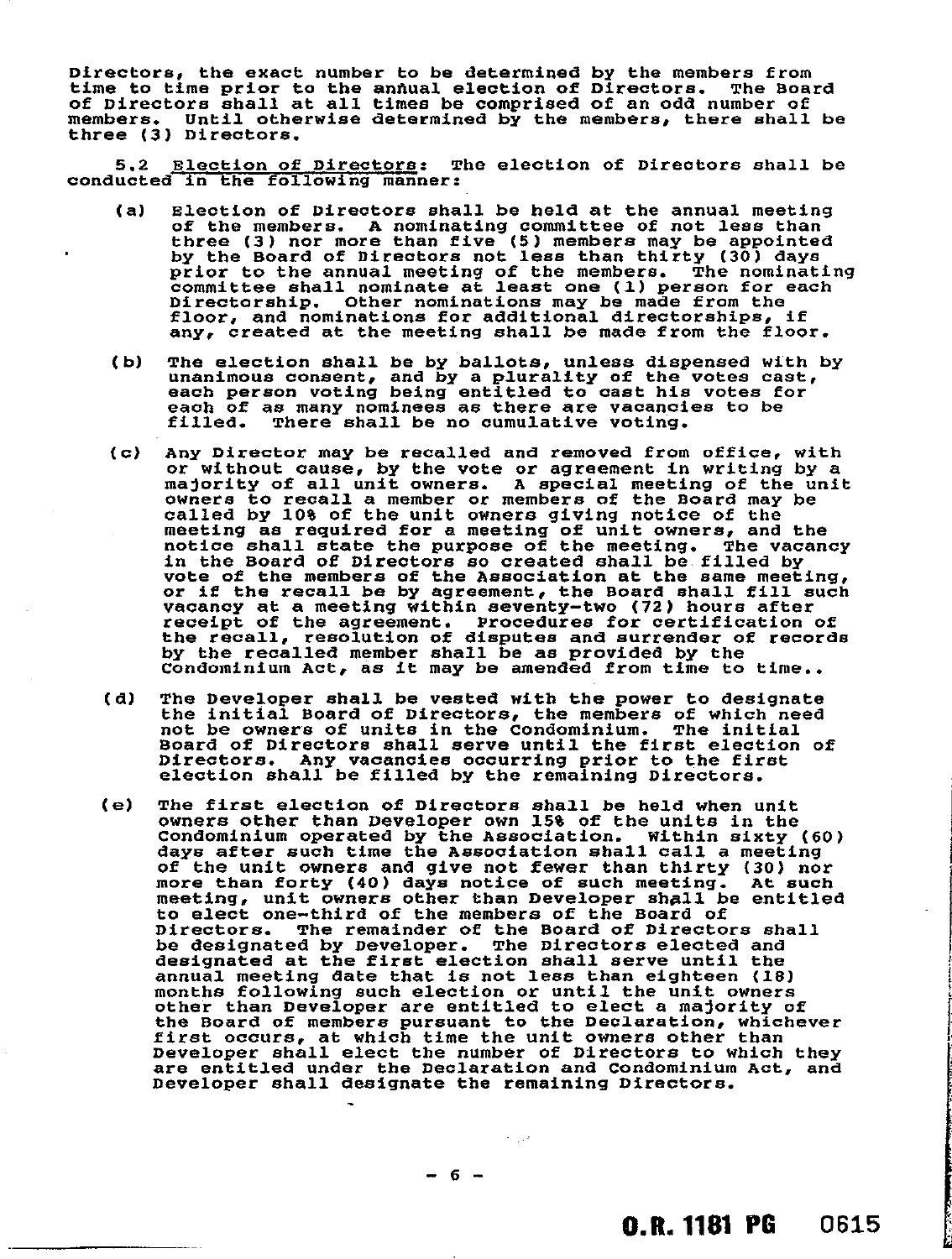- (f) When the unit owners other than Developer are entitled to elect a majority of- the Board of Directors pursuant to the Declaration, a special meeting shall be called and the unit owners other than Developer shall be entitled to elect a majority of the members of the Board of Directors and Developer shall designate the remaining members. Thereafter, Directors shall be elected annually at the annual meeting.
- (g) Beginning with the election of Directors at which unit owners other than Developer are entitled to elect a majority of Directors, Developer shall, at its option, have the right to designate or elect that number of Directors determined by multiplying the total number of Directors times a fraction, the numerator of which is the number of units that will ultimately be operated by the Association, less the number of units owned by unit owners other than Developer, and the denominator of which is the total number of units that will ultimately be operated by the<br>Association. Such number shall in no event be m Such number shall in no event be more than the number of Directors elected by the unit owners other than Developer, less one. Provided, that during the time Developer may designate or elect Directors under this Section 5.2(g), Developer shall be entitled to elect or designate at least one Director. All such rights shall continue so long as the Developer owns and holds for sale in the ordinary course of its business at least 5% of the units in the Condominium to be operated by the Association. Developer may waive its right to elect any one or more Directors under this paragraph, which waiver shall apply only to the specific election at which the waiver is made. If Developer does waive such right, the unit owners shall elect the Board member or members who would otherwise have been elected or designated by Developer.

5.3 Term: The term of each Director's service shall extend to the next annual meeting of the members and thereafter until his successor is duly elected and qualified, or until he is removed in the manner elsewhere provided.

5.4 Qualifications: All Directors shall be members of the Association; provided, however, that any Director elected or designated by Developer pursuant to these By-Laws need not be members. An officer of any corporate owner and a general partner of any partnership owner shall be deemed members for the purposes of qualifying for election to the Board of Directors.

5.5 Vacancies: Except as otherwise provided herein, if the office of any Director becomes vacant, whether by reason of death, resignation, retirement, disqualification, incapacity or otherwise, a majority of the remaining Directors shall select a successor, who shall hold the office for the unexpired term of Director he is replacing. Vacancies following removal of office pursuant to Section 5.2 (c) shall be filled as therein provided., Any vacancy in the Board of Directors occurring during the time that the Developer and unit owners other than Developer share authority to elect and designate Directors shall be filled in the manner in which the Director who has vacated his office was originally elected or designated; i.e. if elected by unit owners, the vacancy shall be filled by special election by unit owners other than Developer and if designated or elected by Developer, then Developer shall select and designate a person to fill such vacancy.

5.6 Disqualification and Resignation: Any Director may resign at any time by sending written notice to the Secretary of the Association. Such resignation shall take effect upon receipt by the

 $-7-$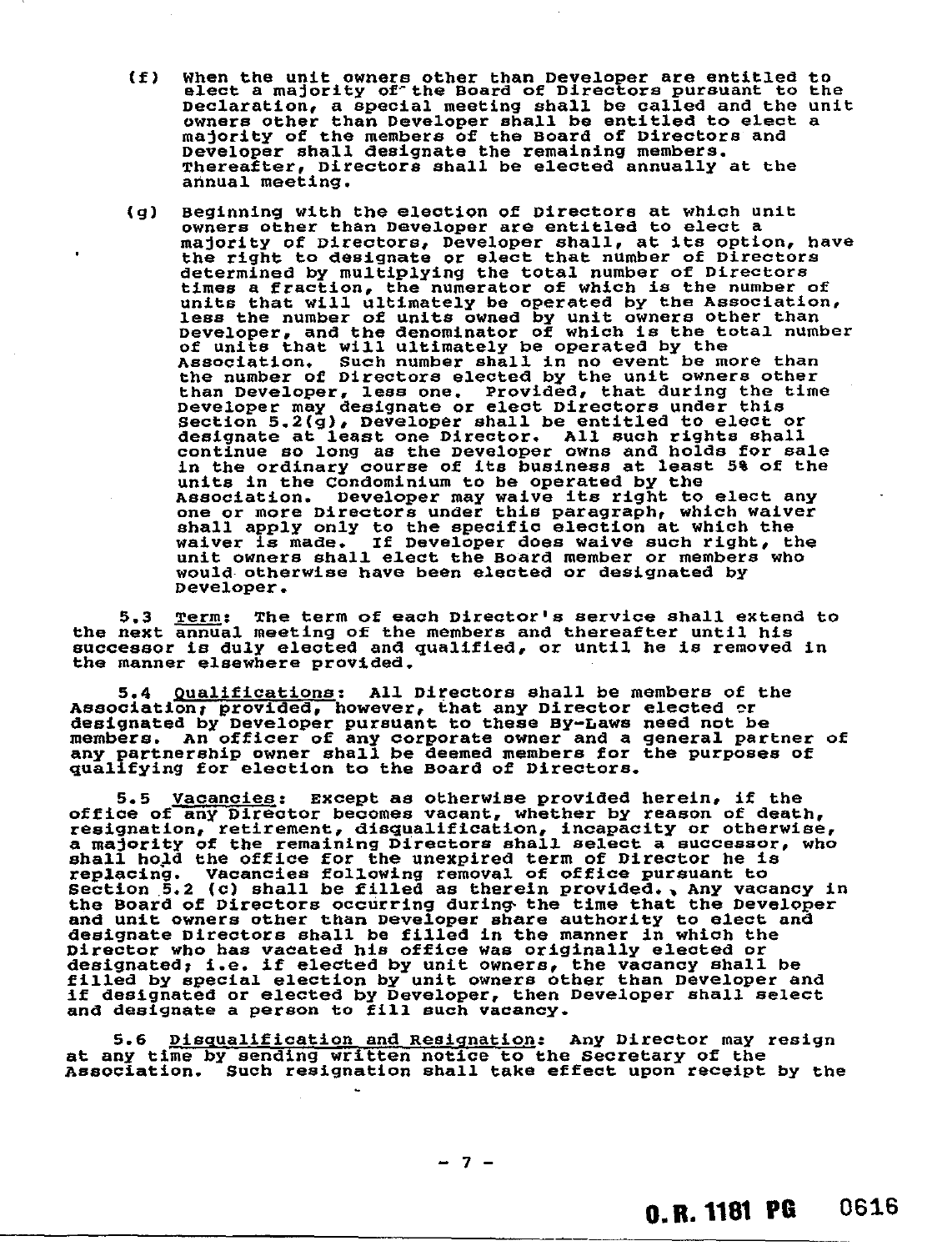Secretary, unless otherwise specified in the resignation. Any Director who must be a member of the Association shall be deemed to have resigned if he transfers his unit so that he ceases to be a member of the Association. After the Developer has transferred control of the Association pursuant to the Declaration more than three (3) consecutive unexcused absences from regular Board meetings shall be deemed a resignation, which shall be effective upon acceptance by the Board.

5.7 Voting: All voting for the election of Directors shall be by unit as provided in Article III hereof.

5.8 Organization Meeting: The organization meeting of a newly elected Board of Directors shall be held within ten (10) days of its election, at such place and time as shall be fixed by the Directors at the meeting at which they were elected, and no further notice of the organization meeting shall be necessary.

5.9 Regular Meetings: The Board may, from time to time, establish a schedule of regular meetings to be held at such time and place as the Board may designate. Any regular scheduled meetings may be dispensed with upon written concurrence of not less than two-thirds (2/3) of the members of the Board.

5.10 Special Meetings: Special Meetings of the Directors may be called by the President and must be called by the Secretary or an Assistant Secretary at the written request of one-third of the Directors.

5.11 Notice: Notice of each regular or special meeting shall be<br>given to each Director personally or by mail, telephone or telegraph<br>at least three (3) days prior to the meeting date. All notices shall state the time and place of the meeting, and if a special meeting, the purposes thereof. Any Director may waive notice of a meeting before, during or after the meeting, and all such waivers shall be deemed equivalent to the giving of notice. Attendance by a Director at a meeting shall be deemed a waiver of Notice by him.

5.12 Quorum: A quorum at Directors' meetings shall consist of a majority of the entire Board of Directors. The acts approved by a majority of those present at a meeting at which a quorum is present shall constitute the act of the Board of Directors: except where approval of a greater number of Directors is required by the Condominium Act, the Declaration or these By-Laws.

5.13 Adjourned Meeting: If, at any meeting of the Board of Directors, there be less than a quorum present, the majority of those present may adjourn the meeting from time to time until a quorum is present. At any adjourned meeting any business which might have been transacted at the meeting as originally called may be transacted without further notice.

5.14 Joinder in Meeting by Approval of Minutes: The joinder of a Director in the action of a meeting, by signing and concurring in the minutes thereof shall constitute the concurrence of such Director for the purpose of determining requisite majorities on any action taken and reflected in such minutes; provided such concurrence shall not be used to create a quorum. Directors may join in minutes under this section only after an open meeting, for the purposes herein provided.

5.15 Meetings open: Meeting of the Board of Directors shall be open to all unit owners, and notices of such meeting shall be posted conspicuously forty-eight (48) hours in advance of such meeting for the attention of unit owners except in an emergency.

5.16 Presiding Officer: The presiding officer at Directors' meetings shall be the President. In the absence of the President,

 $\epsilon_{\rm{eff}}$  ,

**REAL CARD TAT LOCATION ARRE AT A CHARGE AND CONFIDENTIAL TO A LUTTER T** 

कैरोजिक के बाद प्रकार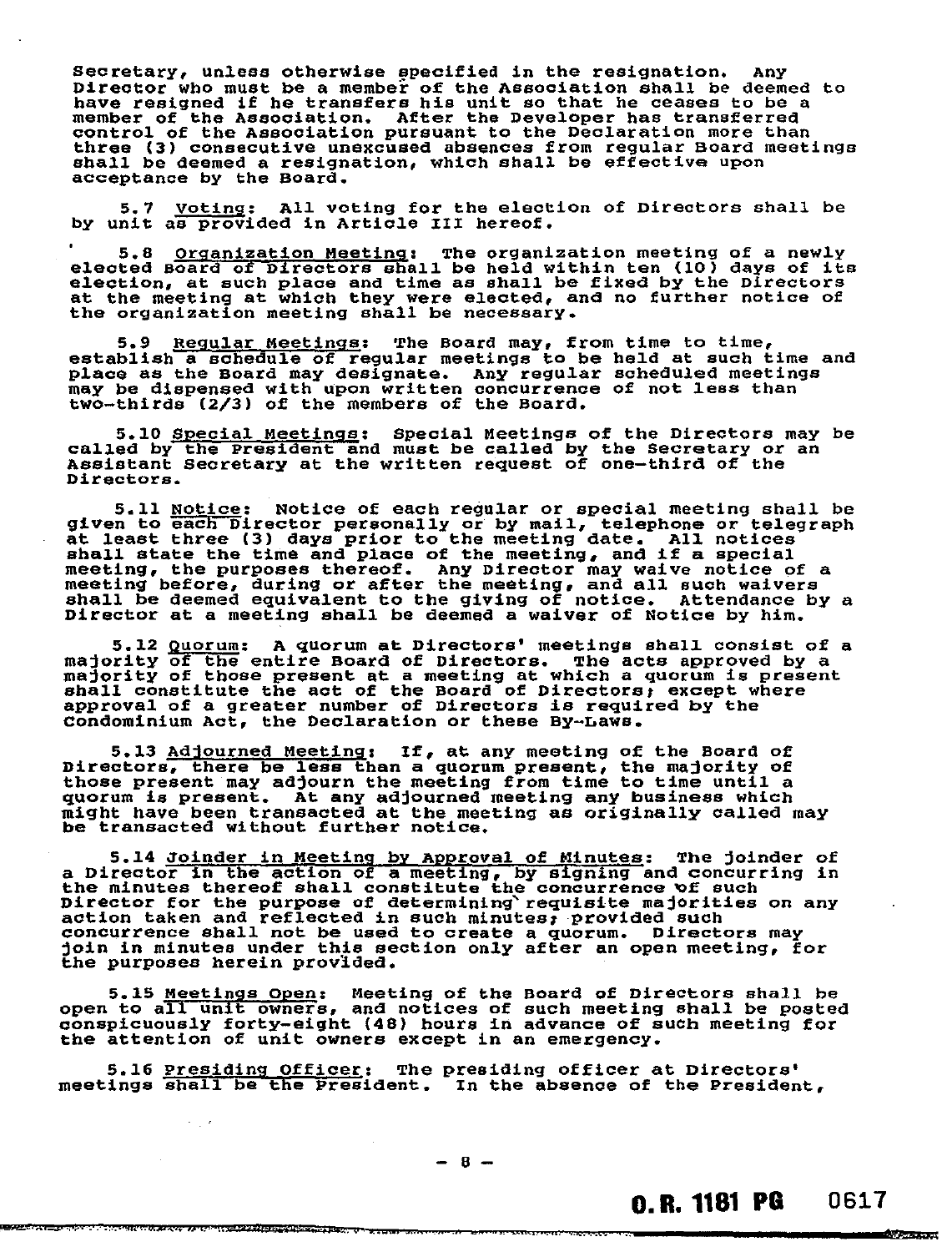the Vice President shall preside . In the absence of both, the Directors present shall designat e one of their members to preside.

5.17 Directors' Fees: Direc determined by the members of the designated by the Developer shal tors' fees, if any, shall be Association; provided, Directors 1 not be entitled to Directors' fees.

5.18 Order of Business: The order of business of Directors' meetings shall be:

- $(a)$ Roll call.
- $(b)$ Proof of notice of meetings or waiver of notice.
- $(c)$ Reading and disposal of any unapproved minutes.
- Reports of officers and committees.  $(d)$
- Election of officers, if any.  $(e)$  $(f)$ Unfinished business.
- 
- New business.  $(q)$ Announcements.
- $(h)$  $(1)$ Adjournment.

#### ARTICLE VI. POWERS AND DUTIES OF BOARD OF DIRECTORS

The Board of Directors shall have all powers, authority, discretion and duties necessary for the administration of the Association and operation of the Condominium, except as may be reserved or granted to the unit owners, Developer or a specific committee or committees of the Association by the Declaration, Articles of Incorporation, these By-Laws or the Condominium Act. The powers of the Board shall include, but shall not be limited to, the following:

6.1 General Powers: All powers specifically set forth in the Declaration, Articles of Incorporation and these By-Laws, and in the Condominium Act, and all powers incident thereto or reasonably to be inferred therefrom.

6.2 Enforcement and Fines: The Board of Directors shall enforce by legal means, provisions of the Condominium Act, Declaration of Condominium, the Articles of Incorporation, the By-Laws and Rules and Regulations for the use of the property of the Condominium. In the event that the Board of Directors determines that any unit owner is in violation of any of the provisions of the Condominium Act, the Declaration, By-Laws, Articles or Rules and Regulations, the Board, or an agent of the Board designated for that purpose, shall notify the unit owner of the nature of the violation. If said violation is not cured within five (5) days, or if said violation consists of acts or conduct by the unit owner, and such acts or conduct are repeated, the Board may levy a fine of a sum not exceeding \$50.00 per offense against the unit owner. Each day during which the violation continues shall be deemed a separate offense. Before levying any fine, the defaulting unit owner shall be entitled to a hearing before the Board, upon reasonable written notice, specifying the violations charged and may be represented by counsel; provided further that no fine may be levied in any event against the Developer. •

6.3 Budget and Assessments: To adopt budgets and make assessments, and to use and expend assessments and other receipts of the Association to carry out the powers and duties of the Association pursuant to the Declaration, By-Laws and Condominium Act.

6.4 Employment: To employ, dismiss, control and contract for personnel and contractors for the administration of the Association and operation of the Condominium, including but not limited to managers, maintenance personnel, attorneys, accountants and other professionals, by employment or contract, as the Board may determine.

v. De Santa de Gassa de Propia de Constante de Santa de Santa de Santa de Calendario de Santa de Santa de Sant<br>Ver libre de Santa de Santa de La Lacera compañas e de Santa de Santa de Santa de Santa de Santa de Santa de S

**Readers** 

فبراد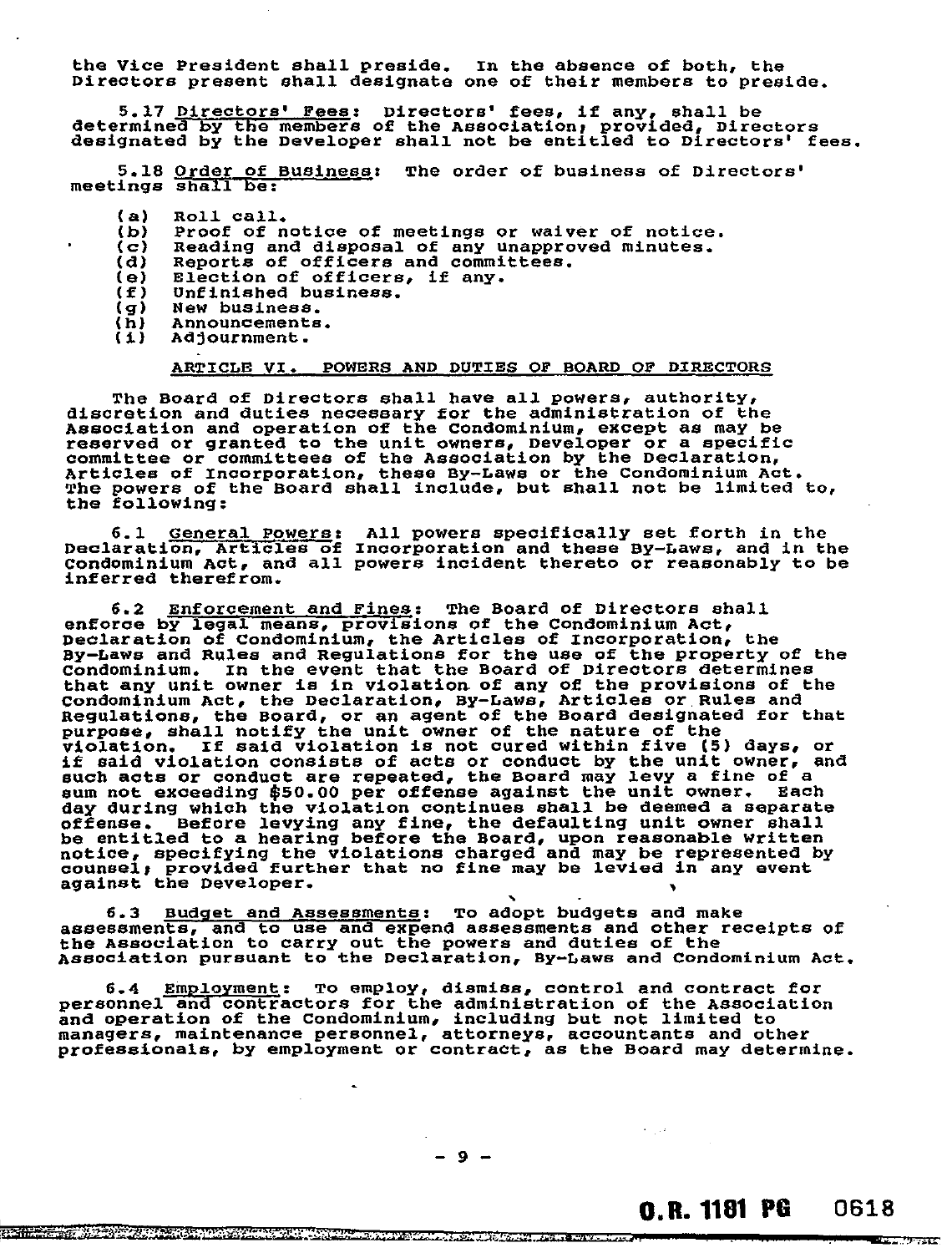6.5 Rules and Regulations: To adopt, amend and rescind reasonable rules and regulations relating to the administration of the Association and operation and use of the Condominium Property, subject to the Declaration, By-Laws and Condominium Act. Provided, however, that any rules or regulations adopted by the Board may be supplemented, amended or rescinded by affirmative vote of the owners of not less than two-thirds (2/3) of the units in the Condominium. Any such rules or regulations approved by the owners shall not thereafter be amended or rescinded except upon affirmative vote of the owners of not less than two-thirds (2/3) of the units in the Condominium.

6.6 Committees: To create and disband such committees as the Board may from time to time determine as reasonably necessary or useful in and about the administration of the Association and operation of the Condominium, and to delegate such authority to such committees as may be reasonable in connection with their purpose, subject always to the provisions of the Declaration, Articles of Incorporation, By-Laws and Condominium Act. All committees of the Association shall keep records and conduct meetings in the same manner, to the extent applicable, as is required of the Board of Directors. Nothing contained herein shall restrict the authority of the unit owners to create, elect and disband such committees, or from modifying the duties and responsibilities of such committees. Any such action of the unit owners shall not be amended or rescinded except by the unit owners. Nothing contained herein shall be deemed to restrict the authority of the President of the Association from appointing advisory committees not inconsistent with committees created by the Board of Directors and the unit owners.

6.7 Record of Mortgages: The Board of Directors shall maintain a book, or other written record, of all holders of mortgages upon each unit. The holder of each mortgage shall be designated as either an "institutional mortgage" or not, as the case may be. Each unit owner must notify the Association of any mortgage on his unit, and the name and address of the mortgagee, within five (5) days after executing and delivering a mortgage on his unit. This record shall be open to inspection, or for copying, by all institutional mortgages holding mortgages on the Condominium Property, during normal business hours, but the record shall not be opened to the inspection of any others.

6.8 Cooperative Management and Operation: To enter into agreements with other Associations providing for the joint or cooperative implementation of Section 6.4, and cooperative purchasing agreements and contracting for maintenance, repair, insurance and other items of common expense. In entering into such agreements, the Board shall have the authority to apportion the expenses incurred pursuant to such agreements, so long as such apportionment is made in good faith and in a fair, equitable and reasonable manner. Expenses incurred pursuant to such agreements, whether by direct attribution or other apportionment, shall be a common expense.

#### ARTICLE VII. OFFICERS

7.1 Officers and Election: The officers of the Association shall be a President, who shall be a Director; a Vice President, who shall be a Director; a Treasurer, a Secretary and such other officers as may be determined from time to time by the Board, all of whom shall be elected annually by the Board of Directors, and who may be pre-emptorily removed by a majority vote of all Directors at any meeting. Any person may hold two offices except that the President shall not also be the Secretary or an Assistant Secretary. The Board of Directors shall designate the powers and duties of such other officers as it may create.

والمتعادد ومحاولها أأتنشأ أبال

waxaan waxaa m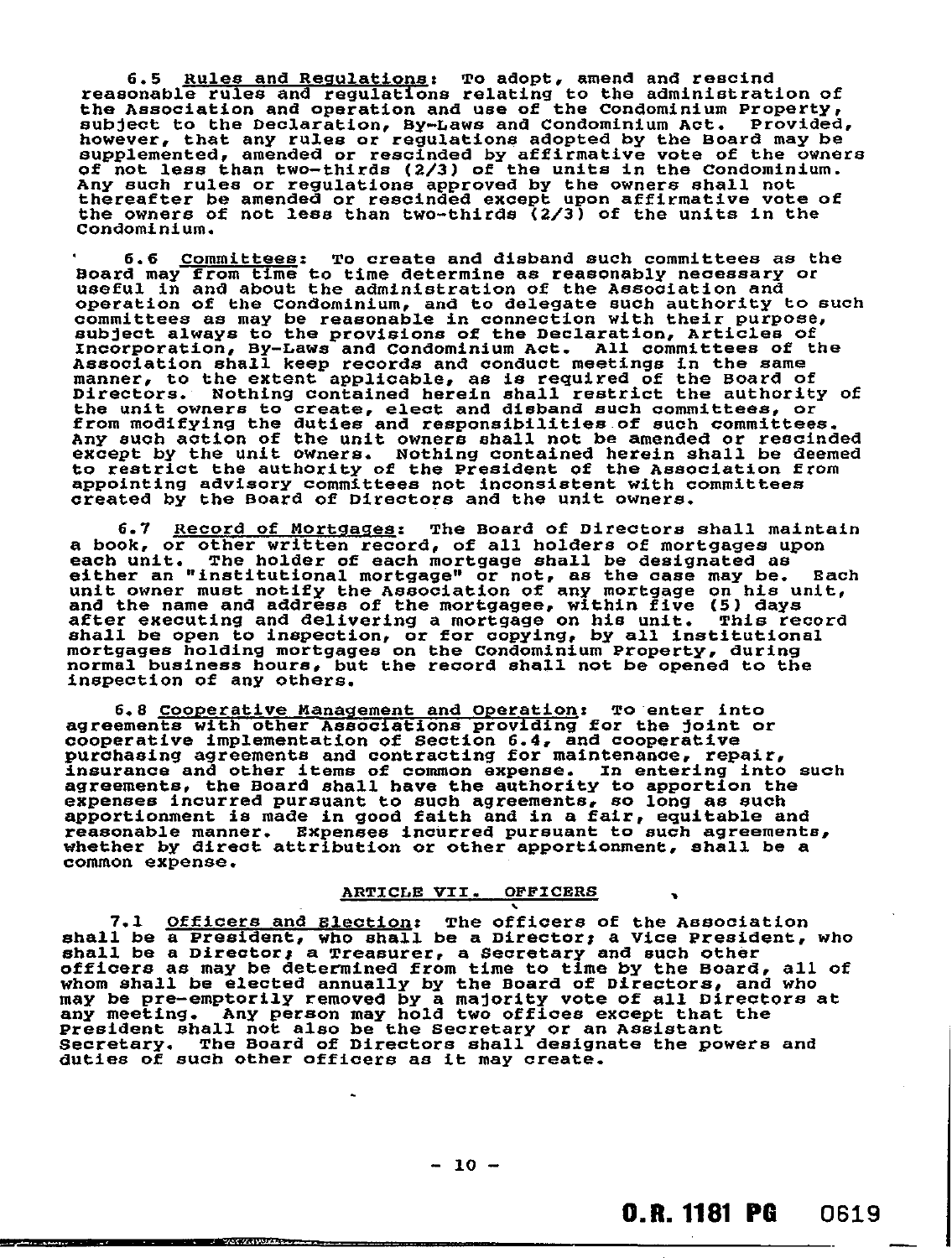7.2 President; The President shall be the chief executive officer of the Association. He shall have all of the powers and duties which are usually vested in the office of President of an Association; including but not limited to the power to appoint advisory committees from time to time, from among the members or others as he may in his discretion determine appropriate, to assist in the conduct of the affairs of the Association. He shall serve as Chairman at all Board and Membership meetings.

7.3 <u>Vice President</u>: The Vice President shall, in the absence or disability of the President exercise the powers and perform the duties of the President. He shall also generally assist the President, and exercise such other powers and perform such other duties as shall be prescribed by the Directors.

7.4 secretary and Assistant Secretary: The Secretary shall keep the minutes of all proceedings of the Directors and the members. He shall attend to the giving and serving of all notice to the members and Directors, and other notices required by law and the Condominium documents. He shall keep the records of the Association, except those of the Treasurer, and shall perform all other duties incident to the office of Secretary of an Association, as may be required by the Directors or the President. The Assistant Secretary, if such office is created, shall perform the duties of the Secretary, when the Secretary is absent. The minutes of all meetings of the members and the Board of Directors shall be kept in books available for inspection by members, or their authorized representatives, and Board members at any reasonable time. All such records shall be retained for not less than seven (7) years.

7.5 Treasurer: The Treasurer shall have the custody of all the Property of the Association including funds, securities and evidences of indebtedness. He shall keep the books of the Association in accordance with good accounting practices and provide for collection of assessments and he shall perform all other duties incident to the office of Treasurer.

7.6 Compensation: The compensation of all officers and employees of the Association shall be fixed by the Directors. The provisions that Directors' fees shall be determined by members shall not preclude the Board of Directors from employing a Director as an employee of the Association, nor preclude contracting with a Director for the management of the Condominium. No officer who is a designee of the Developer shall receive any compensation for his services.

7.7 Indemnification of Directors and Officers: Every Director and every officer of the Association shall be indemnified by the Association against all expenses and liabilities, including attorney's fees, reasonably incurred by or imposed upon him in connection with any proceeding to which he may be a party or on which he may become involved by reason of his being or having been a Director or officer of the Association, whether or not he is Director or officer at the time such expenses are incurred, except in such cases when the Director or officer is adjudged guilty of willful misfeasance or malfeasance in the performance of his duties. The foregoing right of indemnification shall be in addition to and not exclusive of all other rights to which such Director or officer may be entitled..

7.8 Term: All officers shall hold office until their successors are chosen and qualify.

 $\gamma_{\rm eff}$  ,

#### ARTICLE VIII. FISCAL MANAGEMENT

The provisions for fiscal management of the Association set forth in the Declaration of Condominium shall be supplemented by the following provisions:

 $-11 -$ 

0.R. 1181 PG 0620

taiCIMPlas.rcl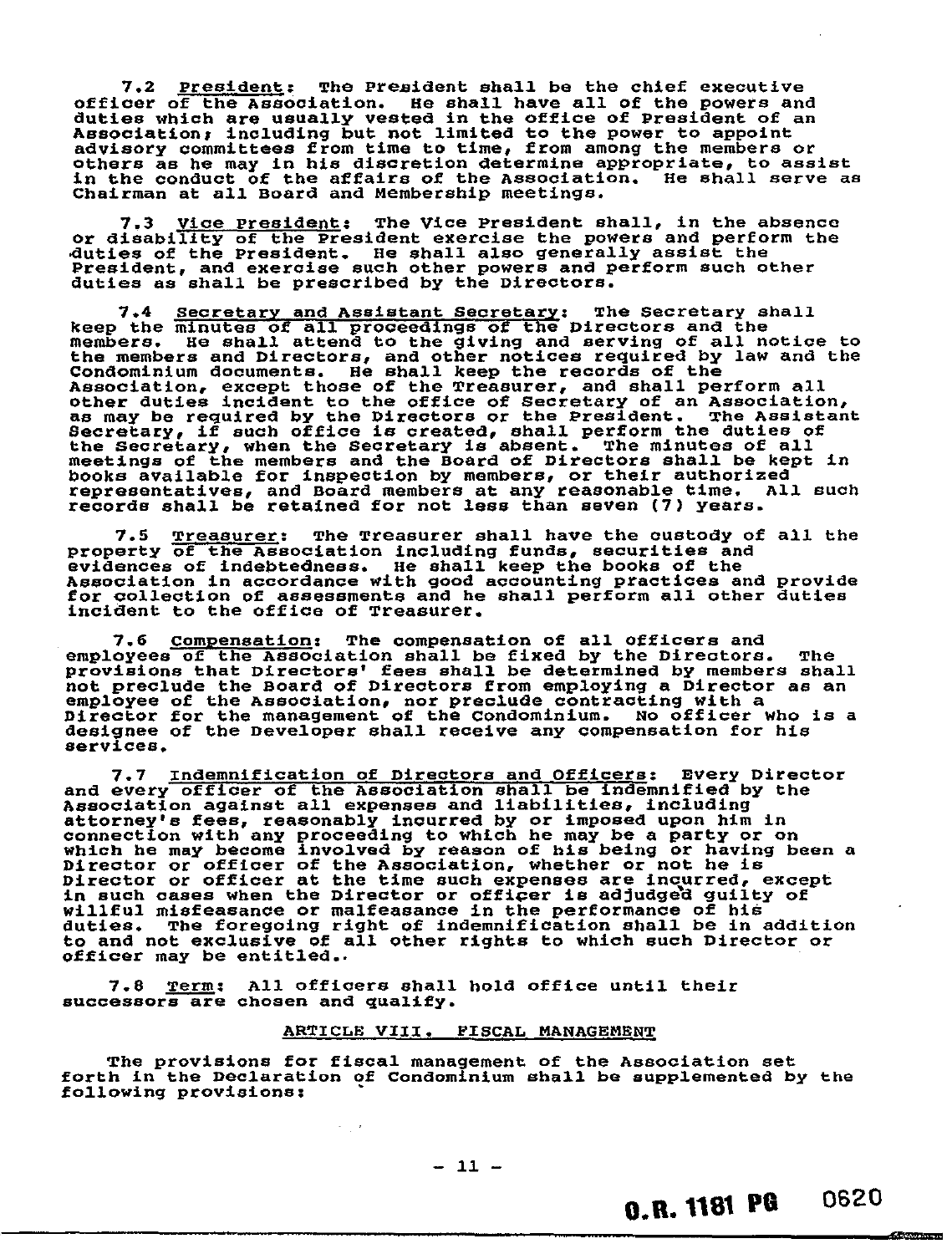8.1 Accounting: Receipts and expenditures of the Association<br>shall be credited and charged to accounts under the following general classifications, as shall be appropriate, all of which expenditures shall be common expenses:

- (a) Current Expenses: Current expenses shall include all receipts and expenditures to be made within the year for which the funds are budgeted and may include a reasonable allowance for contingencies and working funds, except expenditures chargeable to reserves or betterments. The balance in this fund at the end of each year shall be applied to reduce the assessment for current expenses for the succeeding year or to fund reserves. The current expense classification shall be detailed and shall include, but not be limited to, the following subclassifications where applicable:
	- $(1)$ Administration of the Association.
	- $(11)$ Management fees.
	- $(iii)$ Maintenance.
	- $(v1)$ Rent for recreational and other commonly used facilities.
	- Taxes upon Association property.  $(v)$
	- $(vi)$ Taxes upon leased areas.
	- $(vii)$ Insurance.
	- $(viii)$ Security provisions.
	- $(1x)$ Other expenses.
	- $(x)$ Operating capital.
	- Fees payable to the Division of Florida Land  $(x_i)$ Sales and Condominiums.
- (b) Reserves for Deferred Maintenance: Reserves for deferred maintenance shall include funds for maintenance items which occur less frequently than annually.
- (c) Reserve for Capital Expenditures and Replacement: Reserves for capital expenditures and replacement shall include funds for repair or replacement required because of damage, depreciation or obsolescence.
- (d) Betterments: Reserves for betterments shall be used for capital expenditures for betterments as herein defined. Reserves for betterments shall be budgeted within the sole discretion of the Board of Directors.
- (e) Additional Accounts: The Board may establish additional accounts for specifically authorized improvements, or other categories consistent with accepted accounting practices.

8.2 Budget: The Board of Directors shall adopt a budget for each calendar year which shall include the estimated funds required to defray the current expenses and funds for required reserves, and may provide funds for specifically proposed betterments and approved improvements. Provided, however, that during the period of time the Developer has the right to, and exercises control of the Association, budgets may be adopted for other than a calendar year.

8.3 Procedure: The Board of Directors shall adopt a budget in accordance with the Condominium Act, as same may be amended from time to time.

8.4 <u>Betterments</u>: Betterments shall mean and include the acquisition of tangible personal property by the Association for the benefit of the Association and its members, and shall also include the acquisition, installation and construction of things, as well as the performance of work, the result of which shall improve or enhance the value of the common elements or its use by the

 $- 12 -$ 

O.R. 1181 PG 0621

 $\sigma = \frac{1}{2} \sqrt{2}$ 

**ALL AND RESIDENT**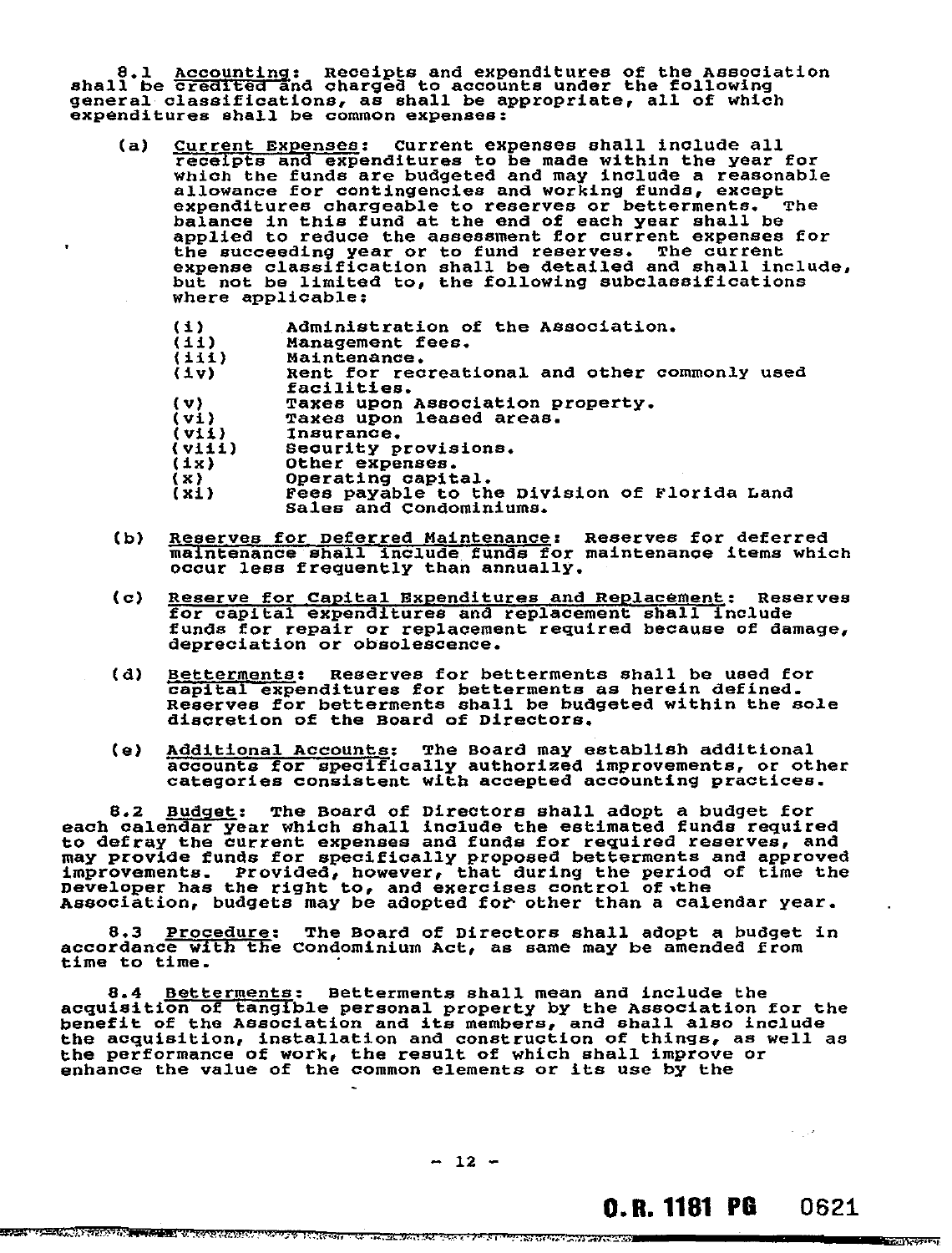Condominium residents. Betterments shall not require increased maintenance to the extent that they will have a substantial impact on common expenses. Betterments shall be of a lesser magnitude than improvements, and shall not be subject to the restrictions of Article 11 of the Declaration. By way of explanation only, and not by way of limitation, the following shall be deemed betterments: the installation of improved or additional street lighting; installation of additional landscaping; the widening of existing paved streets or walks, or the paving of new walks or paths; installation of improved or additional barbeque or picnic facilities; construction of a fishing dock in a lake or stream; installation of a heating system ,for a pool; or the extension of an irrigation or sprinkling, system. By contrast, improvements, as used in the Declaration, are intended to include the construction of new buildings or additions to the existing buildings, the installation of recreational facilities such as pools and tennis courts, and other activities that substantially alter the use of the common elements and impact upon maintenance expense. Betterments shall in no event exceed a total cost of Ten Thousand Dollars (\$10,000.00) in any fiscal year, nor shall any one project costing in excess of Two Thousand Five Hundred Dollars (\$2,500.00) be deemed a betterment, without the approval of unit<br>owners owning a majority of the units in the Condominium. The Board owners owning a majority of the units in the Condominium. of Directors may plan for and include within the budget amounts for betterments and may expend such amounts; provided, however, that the Association, by majority vote of those present at any meeting, may overrule the decision of the Board that a given budget item constitutes a betterment, and may require the same be treated as an improvement and approved as required by the Declaration. It is the purpose of this section to permit the Board of Directors, within limitations and guidelines, to provide for enhancements to the Condominium Property that might otherwise be technically considered an improvement, and to provide both discretion to the Board, yet protect the right of the unit owners to require that the more restrictive improvement procedures be invoked. The cost for betterments shall not be incurred without notice to the members, either by way of inclusion in a budget, notice at a meeting, or otherwise, so that the members' right to object shall be secured. The determination of the Board to treat an item as one of betterment shall be conclusive after the Association has had the opportunity to direct that same be deemed a proposed improvement. The Association members shall be considered to have had an opportunity to take such action if there has been a regular or special meeting of the membership at the time of giving of such notice or within thirty (30) days thereafter, or if more than fifteen (15) days have elapsed after the giving of such notice and no request for a special meeting pursuant to Section 4.2 has been made. If such request for a special meeting is made, then the determination of the Board must await the conclusion of the special meeting called pursuant to such request. If any such meeting is held, and a majority does not direct that such proposed betterment be deemed an improvement, then thereafter the Board's determination to treat same as a betterment shall be conclusive.

8.5 Assessments and Special Charges: Annual Regular Assessments against a unit owner for his share of the items of the budget shall be made in advance on or before December 20 preceding the year for which the assessment is made. Such assessment shall be due in four (4) equal quarter annual installments, which shall come due on the 1st day of January, April, July and October of the year for which the assessments are made. If an annual Regular Assessment is not made as required, a Regular Assessment shall be presumed to have been made in the amount of the last prior Regular Assessment and monthly payments thereon shall be due from the lst day of each month until changed by an amended assessment. In the event the annual Regular Assessment proves to be insufficient, the budget may be amended at any time by the Board and a Supplementary Assessment levied. The Supplementary Assessment shall be due on the 1st day of the month next following the month in which the Supplementary

an the complete of the contract of the contract of the contract of the contract of the contract of the contract of the contract of the contract of the contract of the contract of the contract of the contract of the contrac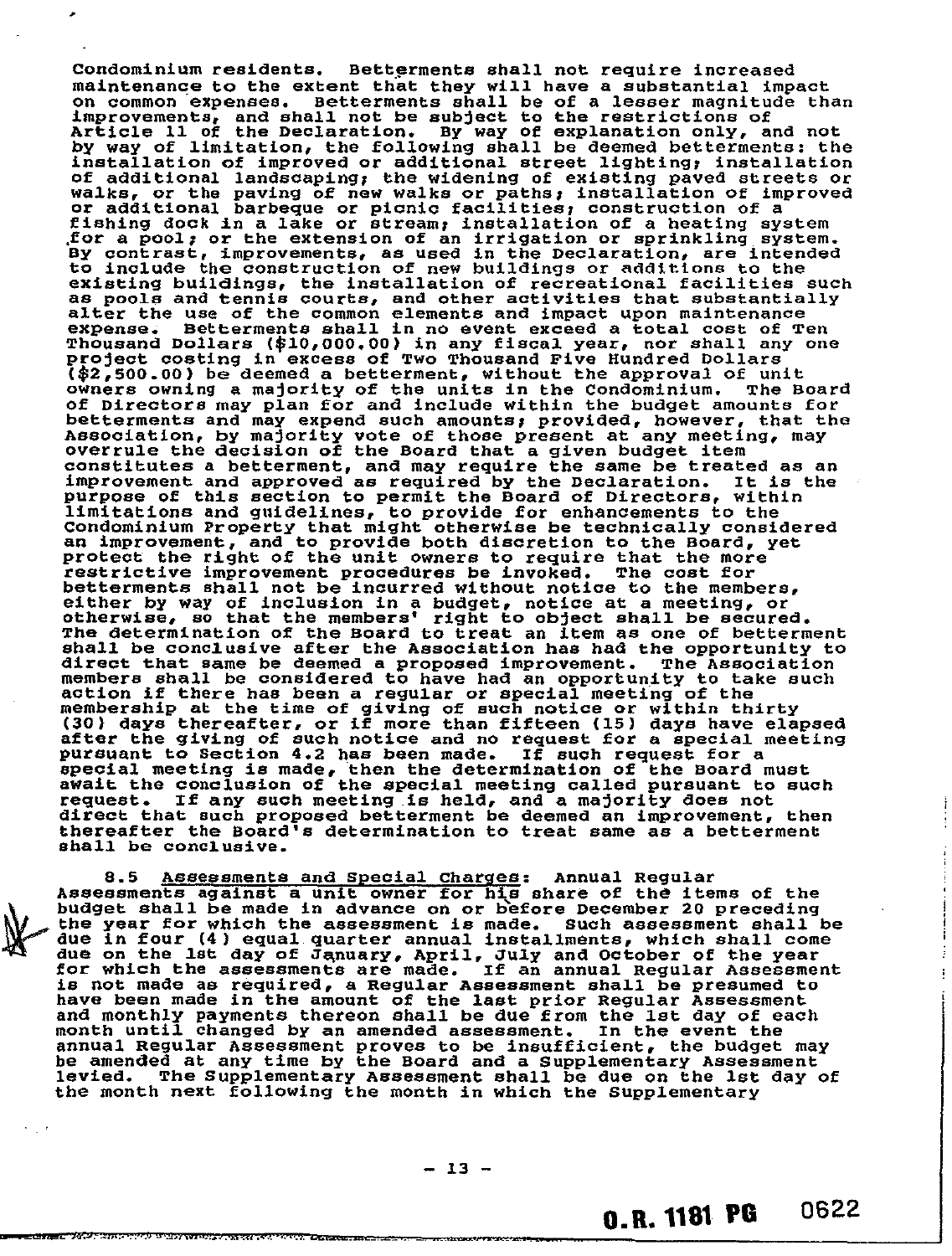Assessment is made or as otherwise provided by the Board of Directors. The first Regular Assessment shall be determined by the Board of Directors of the Association. Other assessments may be made from time to time by the Hoard as provided in the Declaration, with Association approval where required. Notice of Supplementary and Improvement Assessments not previously approved by the unit owner shall be given to the unit owners. Unit owners may request a special meeting to reconsider such assessment by filing a request therefor in accordance with section 4.2 of these By-Laws. Such request shall be filed within fifteen (15) days of mailing or delivery of the notice of such assessment. At any such special meeting called pursuant hereto, if the proposed Improvement or 'Supplementary Assessment is not approved by the owners of the requisite number of units in accordance with the Declaration and these By-Laws, then such assessment shall not go into effect until and unless the proposed assessment is approved in accordance with the Declaration and these By-Laws. In such event the assessment may be levied only in such form and amount as may be properly approved. Nothing contained herein shall prohibit the Hoard of Directors from levying a Supplementary Assessment for any bona fide emergency common expense that cannot be paid from the approved Regular Assessments and approved Supplementary Assessments or appropriate reserve funds. Nothing contained herein shall limit the authority of the Board to levy Improvement Assessments or Special Assessments for necessary repairs or to effect reconstruction under the Declaration. The Board may levy Special Charges pursuant to the Declaration.

8.6 Acceleration of Assessments: As provided in the Declaration, upon default in payment the Board may elect to accelerate remaining installments of annual Regular, Supplementary, Improvement or other assessments, and such assessments shall stand accelerated ten (10) days after delivery or receipt of such notice to or by the delinquent unit owner, or twenty (20) days after mailing of such notice by certified or registered mail, whichever first occurs. However, assessments shall not be accelerated less frequently than quarterly.

8.7 Expenditures: All funds of the Association shall be expended only upon authorization of the Board of Directors. Approval of the budget shall be deemed authority to expend funds for the items and contingency funds within the budget. Funds derived from special assessments and funds in reserves shall be expended solely for the purpose for which such assessment was made or reserve established: provided, that upon completion of such specific purpose or purposes, any excess funds shall be considered common surplus. Contingency funds may be expended for any legitimate purpose by action of the Board. Funds received from Special Charges may be expended only for the purposes for which such Special Charges were levied, including reimbursement of the general fund of the Association for amounts advanced by the Association.

8.8 Depository: The depository of the Association shall be in such bank or banks as shall be designated from time to time by the Directors, and in which the moneys of the Association shall be deposited. Withdrawal of moneys from such accounts shall be only by checks signed by such persons as are authorized by appropriate resolution of the Board of Directors. Funds of the Association may be co-mingled or kept in separate accounts, but any such co-mingling shall not alter the accounting designated pursuant to Section 8.1 hereof. All depositories shall be insured by FDIC, FSLIC or other comparable agency, unless deposit to an uninsured account is approved by a majority of the unit owners.

8.9 Audit: After Developer transfers complete control of the Association, a report of the accounts of the Association shall be made annually by the Board, and a copy of the report shall be furnished to each member not later than April 1 of the year following the year for which the report is made. At least every three years, the report shall include as audit by a certified public accountant.

**O.R. 1181 PG 0623**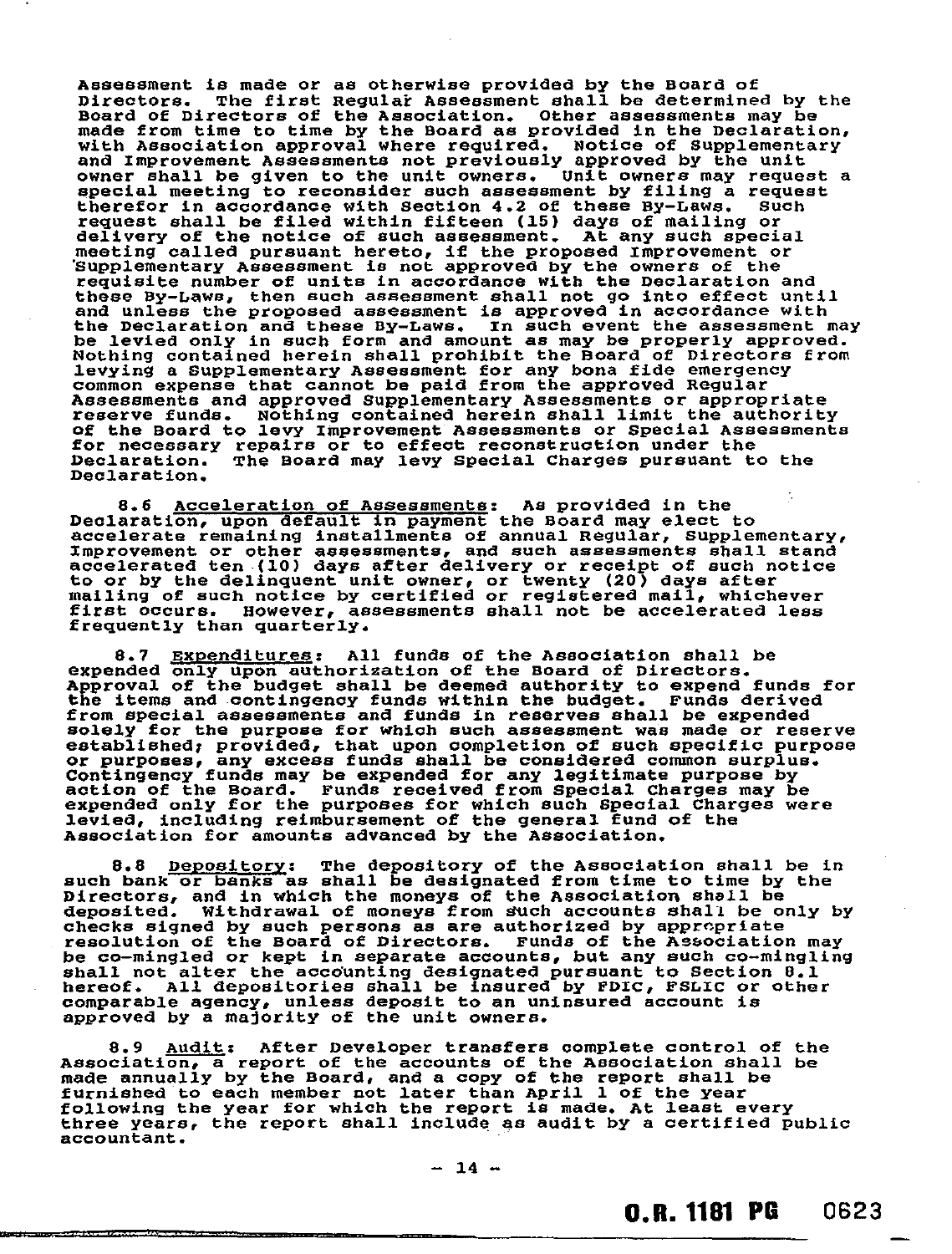8.10 Fidelity Bonds: Fidelity Bonds shall be required by the Board of Directors from all persons handling or responsible for the Association's funds. The amounts of such bonds shall be determined by the Board, not to be less than minimum amounts established by the Condominium Act, as it may be amended from time to time. The premiums on such bonds shall be paid by the Association as a common expense.

#### ARTICLE IX. PARLIAMENTARY RULES

Roberts Rules of Order, the latest edition, shall govern the .conduct of the meetings of the Association, the Board of Directors and Committees of the Association when not in conflict with the Declaration, Articles of Incorporation or these By-Laws.

#### ARTICLE X. TRANSFER OF UNITS

The Board of Directors of the Association is empowered to approve or disapprove of transferees of Condominium units and the Board shall make reasonable rules, regulations and standards consistent with the Declaration, governing the approval or disapproval of transferees in the Condominium, which regulations and standards shall be designed to maintain a community of congenial residents of good character and with sufficient financial ability to timely pay the assessments of the Association and taxes and other requirements for payments resulting from residence in the Condominium. No person shall be denied the right to purchase or lease a unit because of race, religion, sex or national origin. Such standards, as to purchasers and lessees within the Condominium, shall be drafted by or under the direction of the first elected Board of Directors after the Developer relinquishes control of the Association, and even after Developer relinquishes control of the Association but is conducting sales of units in later stages of the Condominium, Developer shall attempt to maintain the congeniality and compatibility required to carry out the common purpose in this Condominium. However, if the Developer shall have any question regarding the sale or lease of any unit he may submit the name of the purchaser or lessee to the Board of Directors for approval, and if he so submits the name of a purchaser or lessee to the Board, Developer shall be bound by the Board's decision.

#### ARTICLE XI. AMENDMENT

These By-Laws may be amended in the manner set forth in the Declaration, and using procedures that incorporate the provisions of the Condominium Act, as same may be amended from time to time: provided, however, no Amendment shall discriminate against any unit owner, or against any unit or class or group of units unless the unit owners so affected shall consent. No Amendment shall be made that is in conflict with the Articles of Incorporation or the Declaration of Condominium. Amendments to the By-Laws shall not be effective until they have been certified by the officer of the Association and a copy of the Amendment is recorded in the books of the Association.

#### ARTICLE XII. MULTIPLE CONDOMINIUMS

12.1 General: As provided in Article I, if the Association operates more than one condominium, it shall, in general, operate, manage, budget and assess each condominium separately, and the Articles and these By-Laws shall be construed accordingly and in conjunction with the Declaration of the condominium to which the particular matter is related. Notwithstanding general observance of the independent legal status of each condominium, it is the purpose of having this Association operate more than one condominium to provide for common management and operation of the condominiums to

## 0.0. 1181 PG 0524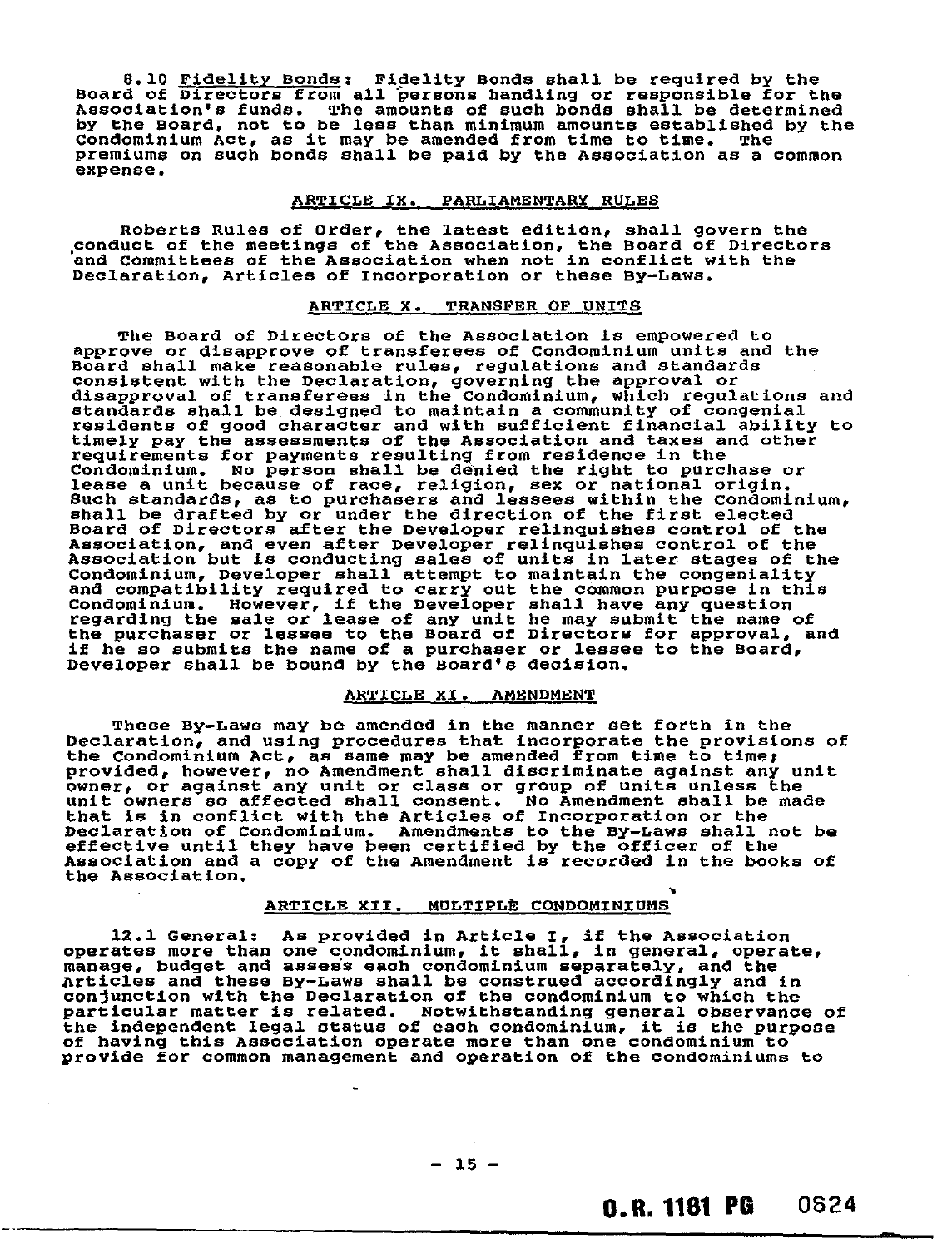the extent possible, thereby realizing consistency, economy and uniformity within condominiums of like nature. Accordingly, the Association shall operate the condominiums together with a single complex, observing the separate legal status where required.

12.2 Voting: Voting rights shall appply to units in all condominiums without differentiation except where otherwise provided by the Condominium Act, the Declarations, the Articles or these By-Laws. Where matters pertain solely to one condominium, only owners of units in that Condominium shall be entitled to vote, and notices, quorums and requisite majorities shall be determined solely by reference to the units in such Condominium. Where matters 'pertain to each Condominium, such as adoption of rules, amendment of the Articles or By-Laws or matters pertaining to items of common expense, then each Condominium must be represented by a quorum from that. Condominium, and proposals must be approved by the required majority of units in each Condominium to be effective. Where matters pertain to common Association business, quorums and required majorities shall be determined by reference to all units in all Condominiums, as though they are one.

12.3 Meetings: Meetings shall generally be for all members, and notice thereof given as provided in Section 4.3. Special meetings may be called and notice provided solely for one Condominium if the matters to be considered apply only to that Condominium. Pursuant to Section 4.2, a meeting of the entire Association may be called upon request of owners of not less than 15% of all units in all Condominiums. Meetings pertaining to matters relating only to one condominium may be called upon the request of voting members entitled to cast votes for not fewer than 15% of the units in that Condominium. Provded that meetings may be called by a smaller percentage for consideration of particular issues as may be provided by the Condominium Act.

12.4 Directors: Each Condominium shall be entitled to have proportional representation on the Board, to the extent possible, although mathematial precision shall not be required. If the difference in number of units in the Condominium is 20% or less of the number of units in the largest condominium, each shall be entitled to an equal number of Directors, and the additional Director shall be elected in alternate years from each condominium, if a majority of units from any condominium so request. Voting shall be by all members entitled to vote without distinction as to where the condominium unit is located. If a condominium is entitled to any particular Board member, but no member from that condominium is nominated, then any member of the Association may be elected. Nothing contained herein shall require any one dealing with the Association or the Board to inquire into the election of Directors or compliance with this Section, and any Board elected by the members shall have and may exercise all powers and authorities of the Board.

12.5 Budget and Assessments: Separate budgets shall be adopted for each condominium, and funds shall not be co-mingled except after transfer to common accounts for shared costs. Separate assessments shall be made for each condominium. Provision for unit owner approvals or disapprovals for budgets, assessments, improvements or betterments shall apply separately to each condominium except for betterments that are commonly applicable to more than one condominium. The term "Common Surplus" shall be determined separately for each condominium.

12.6 Joint Management: The Board shall allocate expenses incurred by it to the condominiums pursuant to this Section. Expenses directly attributable solely to one condominium shall be charged to that condominium only, as a common expense thereof. Other expenses that cannot readily be cost accounted, including but not limited to, administrative and routine maintenance cost, shall

 $- 16 -$